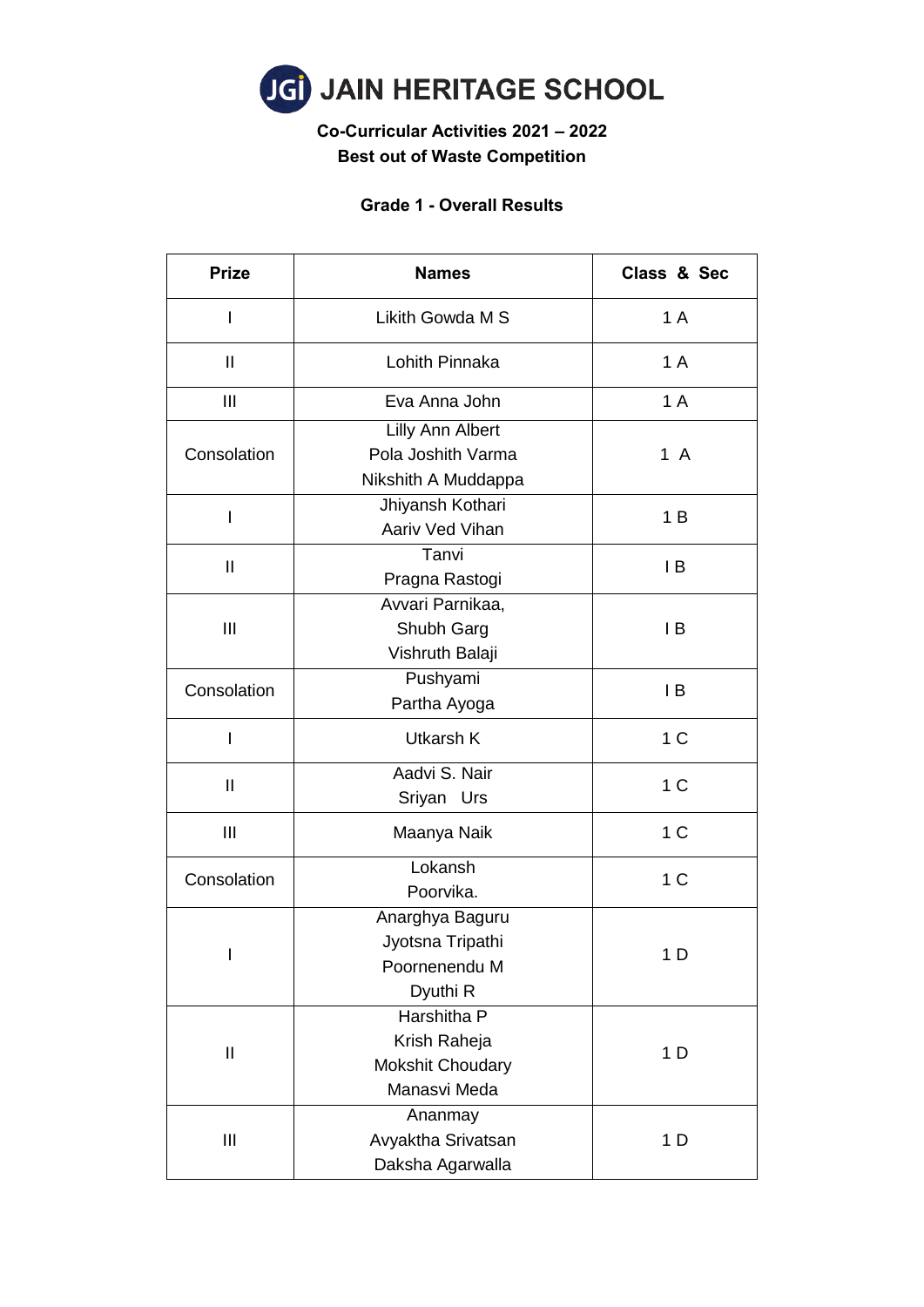# JGI JAIN HERITAGE SCHOOL

|                                                                                 | Yashvik Gowda                                             |                |
|---------------------------------------------------------------------------------|-----------------------------------------------------------|----------------|
| <b>Sathvik</b><br>Shubham P<br><b>Mahith Reddy</b><br>Consolation<br>Aishi Bhat |                                                           | 1 <sub>D</sub> |
| $\mathsf{I}$                                                                    | Shreyansh Kumar                                           | 1E             |
| $\mathbf{  }$                                                                   | Mohith A K                                                | 1 E            |
| III                                                                             | Shrey Sachidananda                                        | 1E             |
| Consolation                                                                     | Shravya H<br>Gunab B<br>Mishka Mavinkatte<br>Gaurav Varun |                |
| $\overline{1}$                                                                  | Charushri P Reddy                                         | 1 F            |
| $\mathbf{I}$                                                                    | Aarna P Shetty                                            | 1 F            |
| III                                                                             | Vivaan<br>Aadya                                           |                |
| Consolation                                                                     | Avanti<br>Samyuktha                                       |                |
| I                                                                               | <b>Tanish Tiwari</b>                                      | 1 <sub>G</sub> |
| $\mathbf{I}$                                                                    | Jaishna R                                                 | 1 <sub>G</sub> |
| Ш                                                                               | Samsnyuu D C Gowda                                        | 1 <sub>G</sub> |
| Consolation                                                                     | <b>Akshat Narang</b>                                      | 1 <sub>G</sub> |

### **Grade 2 - Overall Results**

| <b>Prize</b> | <b>Names</b>             | <b>Class &amp; Section</b> |
|--------------|--------------------------|----------------------------|
|              | Disha .B.Mahalingashetty | 2 A                        |
|              | Dhwani Rawal             | 2 A                        |
|              | Dhruthi C                | 2 A                        |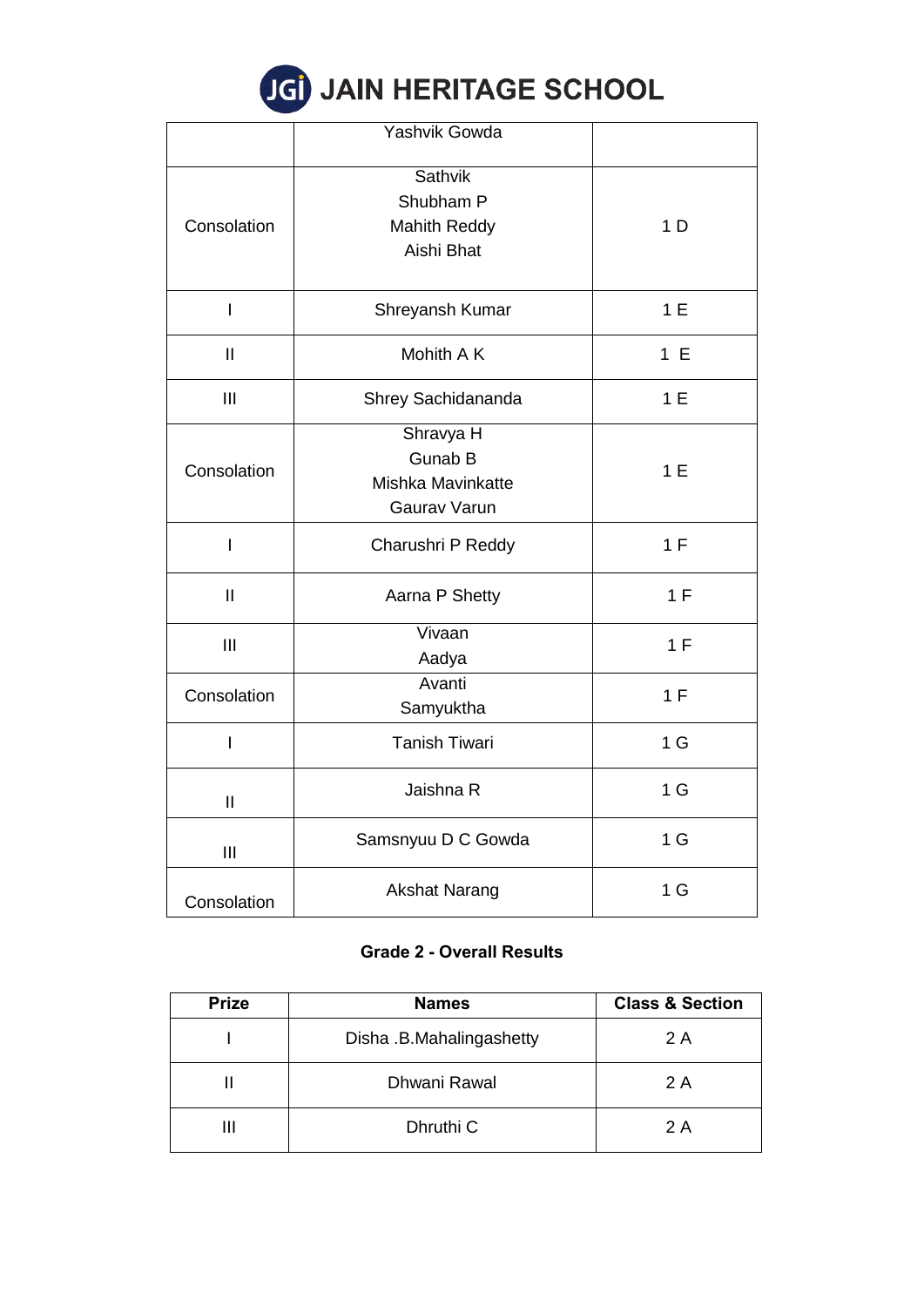| <b>JGI JAIN HERITAGE SCHOOL</b> |  |
|---------------------------------|--|
|---------------------------------|--|

|                            | Mithun Karthic,                        |     |  |
|----------------------------|----------------------------------------|-----|--|
| Consolation                | Sannidhi Girish Rao,                   | 2A  |  |
|                            | Shreeya S Chindiah                     |     |  |
|                            | Thoshini Neeraja                       |     |  |
| I                          | Pravalika                              | 2B  |  |
|                            |                                        |     |  |
|                            | Khush R Jaisingh                       |     |  |
| $\mathbf{I}$               | K. M Neeraj                            | 2B  |  |
|                            | Lishan P S                             |     |  |
|                            | Advika Raheja                          |     |  |
| Ш                          | Yashika                                | 2B  |  |
|                            | Arman Singh Thakur                     |     |  |
|                            |                                        |     |  |
|                            | Anvitha Bathija                        | 2C  |  |
| $\mathbf{I}$               | Kaveri C V                             | 2C  |  |
|                            |                                        |     |  |
| Ш                          | Soch Chirag Bharatia                   | 2C  |  |
| Consolation                | Ayush Kumar Sharma                     | 2C  |  |
|                            |                                        |     |  |
|                            | Raana Prathap Reddy M Rithvik M<br>2 D |     |  |
|                            | Anvikka Potluri                        |     |  |
|                            | Seyan Nannuri                          |     |  |
| $\mathbf{II}$              | Shreyansh Jain                         | 2D  |  |
|                            | <b>Brijesh Gande</b>                   |     |  |
|                            | Jiya Jitesh Kumar Jain                 |     |  |
| Ш                          | Gowri Srinivasa Bhat                   | 2D  |  |
|                            | Elisa Maravelle Balijepalli            |     |  |
|                            | Laksh K Reddy                          |     |  |
| Consolation                | <b>Malhaar Swaroop</b>                 | 2 D |  |
|                            | Sivaram Murthy,                        |     |  |
|                            | Devansh Arjun,                         | 2E  |  |
|                            | Nishika Prasad                         |     |  |
|                            | Swaksh Hebbur,                         |     |  |
|                            | Lashika Y,                             |     |  |
| $\mathop{\rm II}\nolimits$ | Neeraj Gowda,                          | 2E  |  |
|                            | <b>Siddart Patel</b>                   |     |  |
| Ш                          | Anaya Kukkar,                          |     |  |
|                            | Mihir Mohapatra,                       | 2E  |  |
|                            | Paartha                                |     |  |
|                            | Aakhyaan Agrawal,                      |     |  |
| Consolation                | Shrejal Ravi,<br>2E                    |     |  |
|                            | Mehul J                                |     |  |
|                            |                                        |     |  |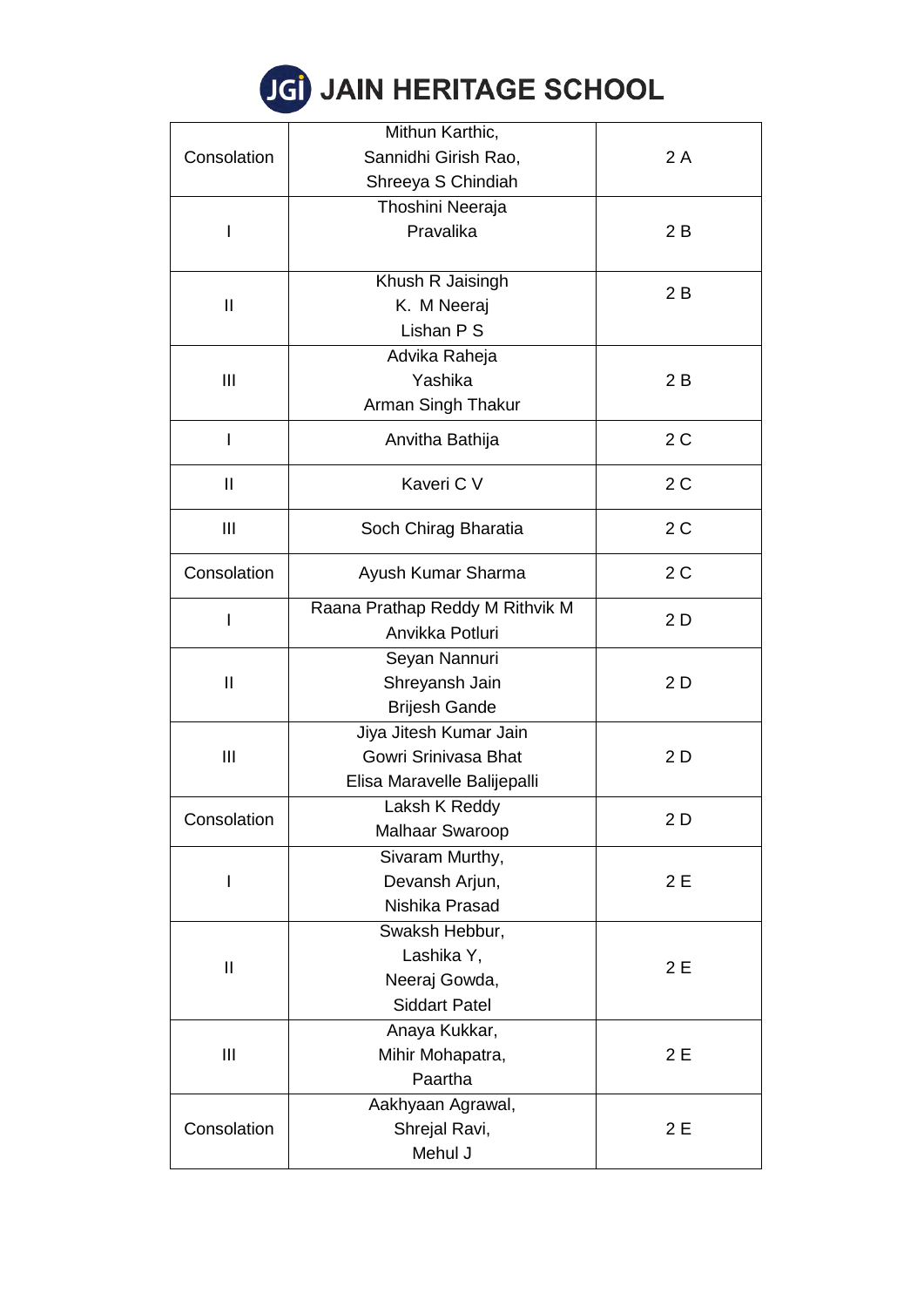# JGI JAIN HERITAGE SCHOOL

| I                                                   | Viraj Anekatte<br>Nimit Gupta             | 2F |
|-----------------------------------------------------|-------------------------------------------|----|
| $\mathbf{II}$                                       | Prathyush Puthuraya<br>Nesara Madhusudhan | 2F |
| III                                                 | Atharv Vinod,<br>Sriya Chatterjee         | 2F |
| Consolation                                         | Aarav Kiran Gowda                         | 2F |
| I                                                   | Vrindha Pradeep, Tushar Agarwalla         | 2G |
| $\mathbf{I}$                                        | Punya &<br>Chehak                         | 2G |
| III                                                 | Ayushman Dubey                            | 2G |
| Consolation                                         | Shresta Dummi                             | 2G |
| I                                                   | Ayansh Sen                                | 2H |
| Sriraksha Srinivas /<br>$\mathbf{I}$<br>Shanaya Roy |                                           | 2H |
| III                                                 | Shrushti.B/<br>Prathik Raj                |    |
| Consolation                                         | Hrithika /<br>Nibhissh R                  |    |
| I                                                   | Shaurya G.                                | 21 |
| $\mathbf{I}$                                        | Aarush Anand P                            | 21 |
| III                                                 | Ahaana B.<br>Shanti S                     | 21 |
| Consolation                                         | Kiyansh R.                                | 21 |

### **Grade 3 – Overall Results**

| <b>Prize</b> | <b>Names</b> | Class & Sec |
|--------------|--------------|-------------|
|              | Charvi B R   | 3A          |
|              | Tanav s      | 3A          |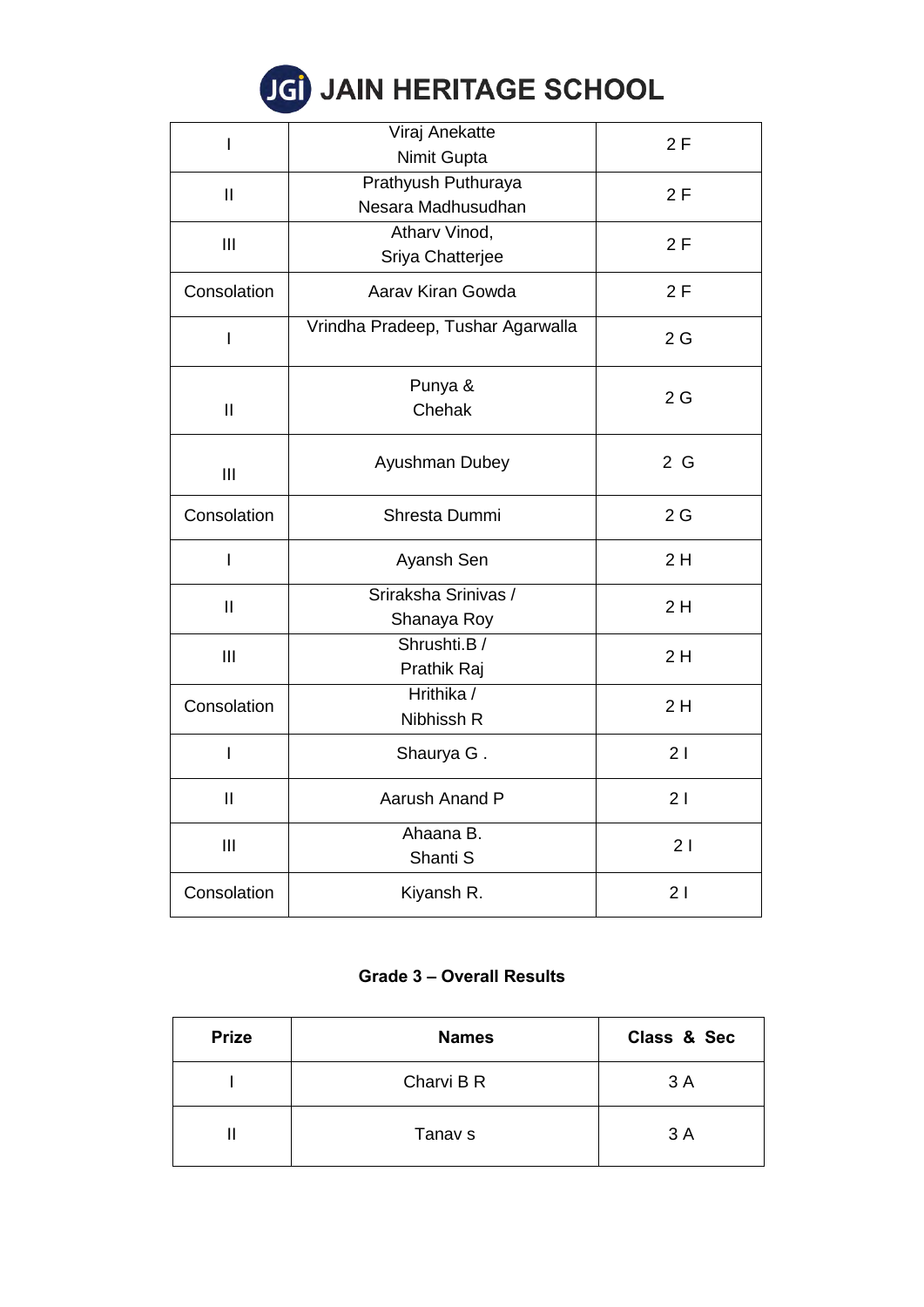|  |  |  | <b>JGI JAIN HERITAGE SCHOOL</b> |  |
|--|--|--|---------------------------------|--|
|--|--|--|---------------------------------|--|

| Ш                                            | <b>B</b> Shankarnarayan                        | 3A  |
|----------------------------------------------|------------------------------------------------|-----|
| Consolation                                  | Boggarapu Himank                               | 3A  |
| I                                            | Prithvi Pradeep                                | 3B  |
| $\mathbf{I}$                                 | Druthi Mahesha                                 | 3B  |
| Ш                                            | Anirudh Balram                                 | 3B  |
| Consolation                                  | Sreenidhi Balram,<br>Sanjit patel              | 3B  |
| I                                            | Sunkara Yaashika                               | 3C  |
| $\mathbf{I}$                                 | Sanika                                         | 3C  |
| Ш                                            | <b>Rishit</b>                                  | 3C  |
| Consolation                                  | Ayushman,<br>Jorvic                            | 3C  |
|                                              | Atiksh Kuber Hundekar                          | 3 D |
| $\mathbf{I}$                                 | Deekshitha A Reddy<br>Siddharth Kalpesh Padhye | 3 D |
| Ш                                            | Chiraga R Gugri<br>Dhanush Vardhan S           | 3 D |
| Mayank Sanjay<br>Consolation<br>Samhitha M S |                                                | 3 D |
| $\mathsf{I}$                                 | Kavin,<br>Lakshya                              | 3E  |
| $\mathbf{  }$                                | <b>Bhuvika C</b><br>Siddharth Shaji            | 3E  |
| $\mathbf{III}$                               | Aniruddh,<br>Rida                              | 3E  |
| Consolation                                  | Rayyan                                         | 3 E |
| I                                            | Luptika                                        | 3F  |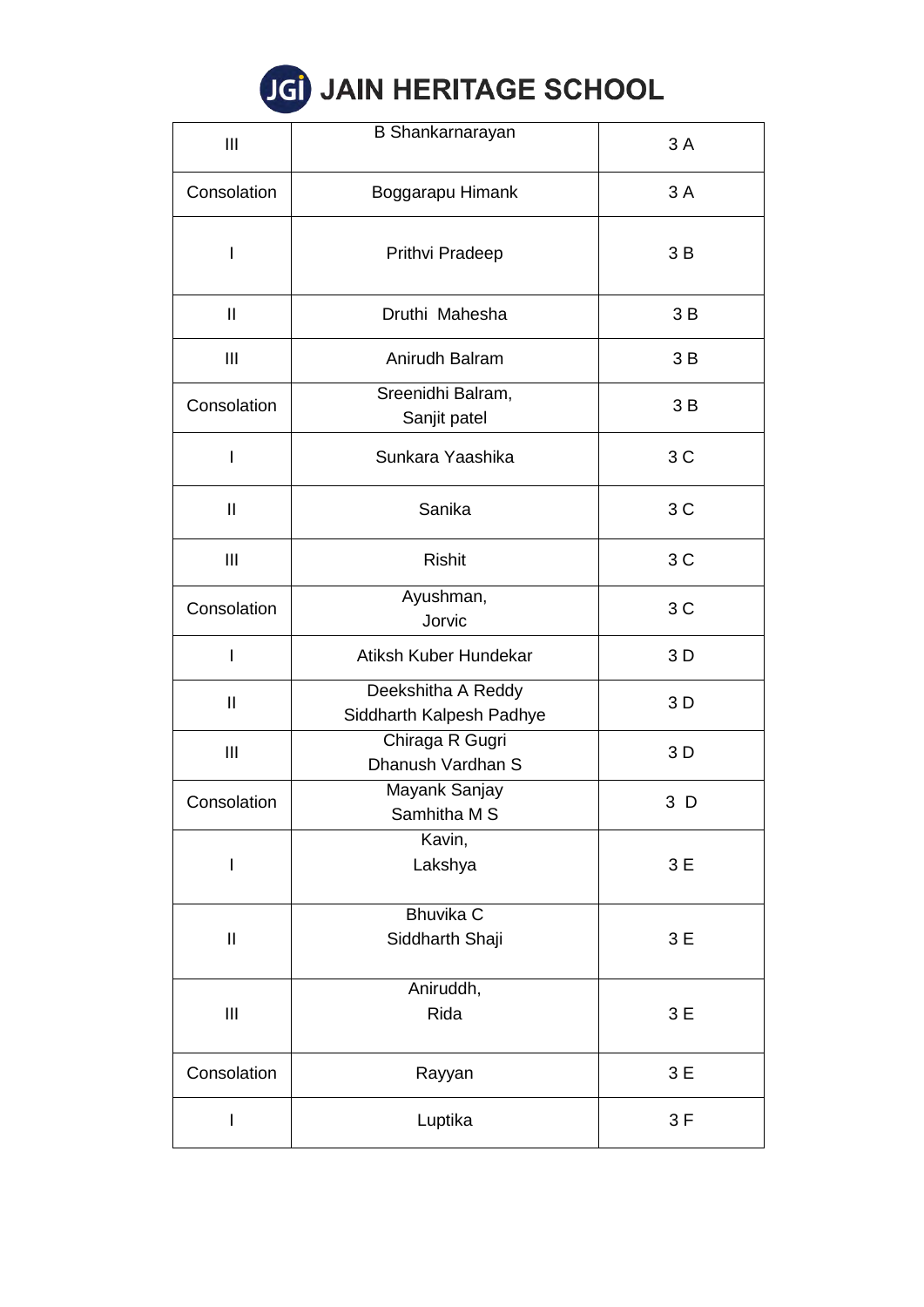# **JGI JAIN HERITAGE SCHOOL**

| $\mathsf{I}$                     | Diganth                                                                | 3F             |
|----------------------------------|------------------------------------------------------------------------|----------------|
| III                              | Shravan                                                                | 3F             |
| Consolation                      | Maanvi                                                                 | 3F             |
| I                                | D. Manvith Reddy, Krishaanga<br>Srivastava,<br>E Sai Nila Hemachandran | 3 G            |
| $\mathbf{I}$                     | Deepika.M. Reddy,<br>Aanya Tejas Shah, Kenisha Allur                   | 3 G            |
| Ш                                | G. K.Vaibhav Choudhary,<br>Varnika.V,<br>Vedansh.S                     | 3 G            |
| Consolation                      | Yeshwin. Biddappa P.S., Saachi,<br>Hemanth.H.S,<br>Rishith Raj C.P.    | 3 <sub>G</sub> |
| I                                | Jashith.G<br>Shlok.M                                                   | 3H             |
| $\mathbf{I}$                     | Laksh Changappa<br>Sonakshi.V                                          |                |
| Sudhiksha .M<br>Ш<br>Saish Mehta |                                                                        | 3H             |
| Consolation                      | Eashan Dora<br>Avigya Tiwari                                           | 3H             |
| I                                | Sanketh S Prabhu                                                       | 3 <sub>1</sub> |
| Ш                                | Vishrutha P Gowda                                                      | 31             |
| $\mathbf{III}$                   | Aditi Krishnamurthy,<br><b>Dhruv Nair</b>                              |                |
| Consolation                      | Charvi Baraskar,<br>Vihaan Vikranth                                    | 3 <sub>1</sub> |

### **Grade 4 Overall Results**

| <b>Prize</b> | <b>Names</b>              | <b>Class &amp; Section</b> |
|--------------|---------------------------|----------------------------|
|              | <b>Dhruv Sanil</b>        | 4 A                        |
|              | Hrehaan Sunil Prabhakar   |                            |
|              | V Niharika Reddy          | 4 A                        |
|              | <b>Tarang R Tirumalae</b> |                            |
| Ш            | <b>B N Aaradana</b>       |                            |
|              | Aarush Hiremath           | 4 A                        |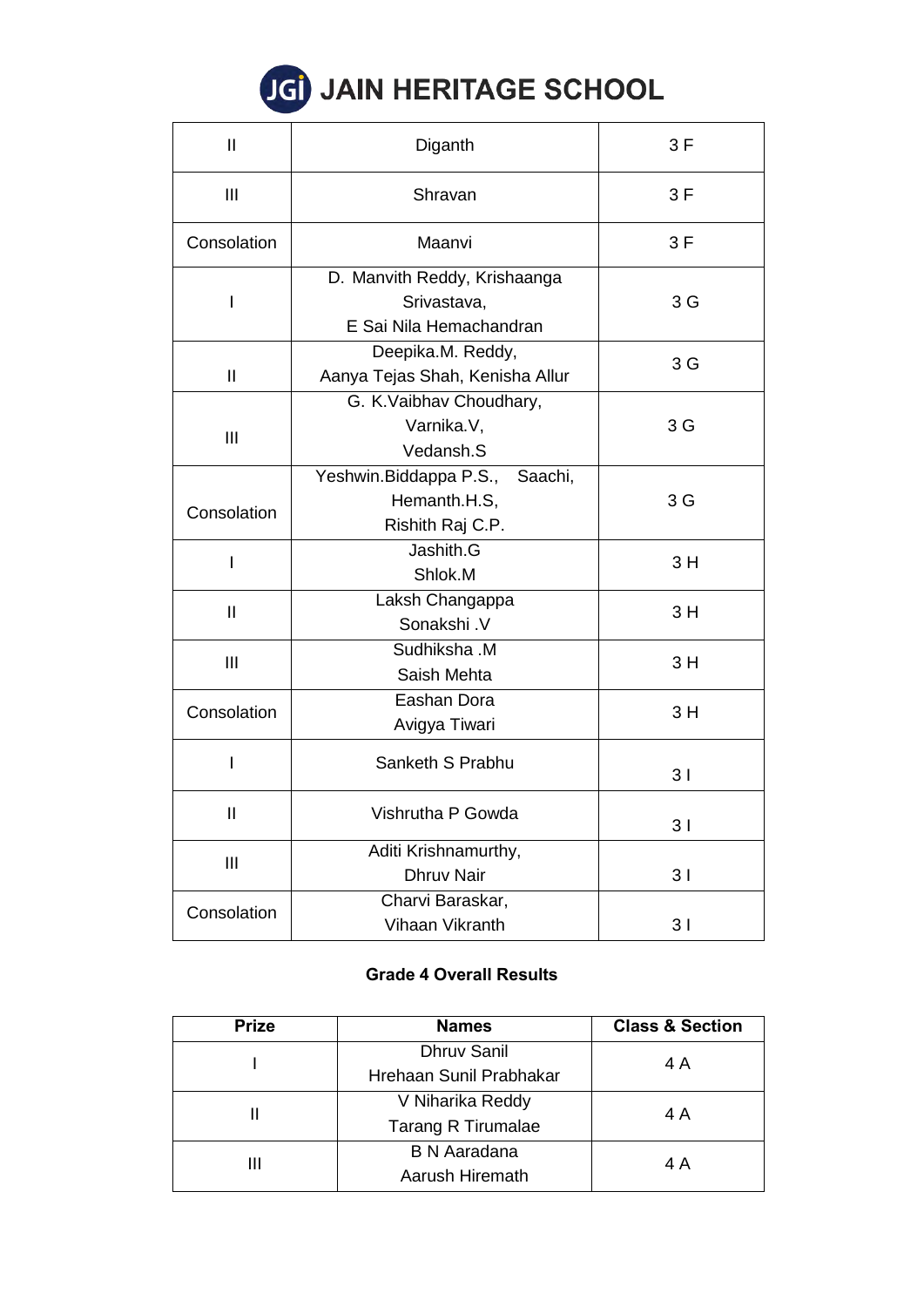|  |  | <b>IGI JAIN HERITAGE SCHOOL</b> |  |  |  |
|--|--|---------------------------------|--|--|--|
|--|--|---------------------------------|--|--|--|

| Consolation   | Diyali Jaiswal<br>Gowri Rathnada         | 4A  |  |
|---------------|------------------------------------------|-----|--|
| I             | Samaira Paul Kosuri                      | 4 B |  |
| Ш             | Samanvitha Pramod Satya                  | 4 B |  |
| Ш             | Aanya Jain                               | 4 B |  |
| Consolation   | Soaham Jain                              | 4 B |  |
|               | Daivik K                                 |     |  |
| I             | Ajitesh G                                | 4 C |  |
|               | Chitra.V                                 |     |  |
| $\mathbf{II}$ | Sayesha S                                | 4 C |  |
|               | Rohan A                                  |     |  |
| Ш             | Vanshika V                               | 4 C |  |
|               | Vanisree K                               |     |  |
| Consolation   | Sidharth                                 | 4 C |  |
|               | Nirvakya,                                |     |  |
| I             | Yuthi Vangale                            | 4 D |  |
|               | Laksh Nanepalli                          |     |  |
| $\mathbf{I}$  | Viraj Godhke                             | 4 D |  |
| Ш             | <b>Tanvi Prabu</b>                       | 4 D |  |
| Consolation   | Atharv Dave,                             |     |  |
|               | Manvik M                                 | 4 D |  |
|               | Arya.M.G                                 |     |  |
| I             | Prateek Singh                            | 4 E |  |
| $\mathbf{I}$  | Ayushi Bhagat                            | 4 E |  |
| Ш             | Ananya Edwin                             | 4 E |  |
| Consolation   | Nisarg.N.Bharadwaj,<br>Samanvi Koundinya | 4 E |  |
| I             | Niranjan S Nair                          | 4F  |  |
| $\sf II$      | C S Varshitha                            | 4F  |  |